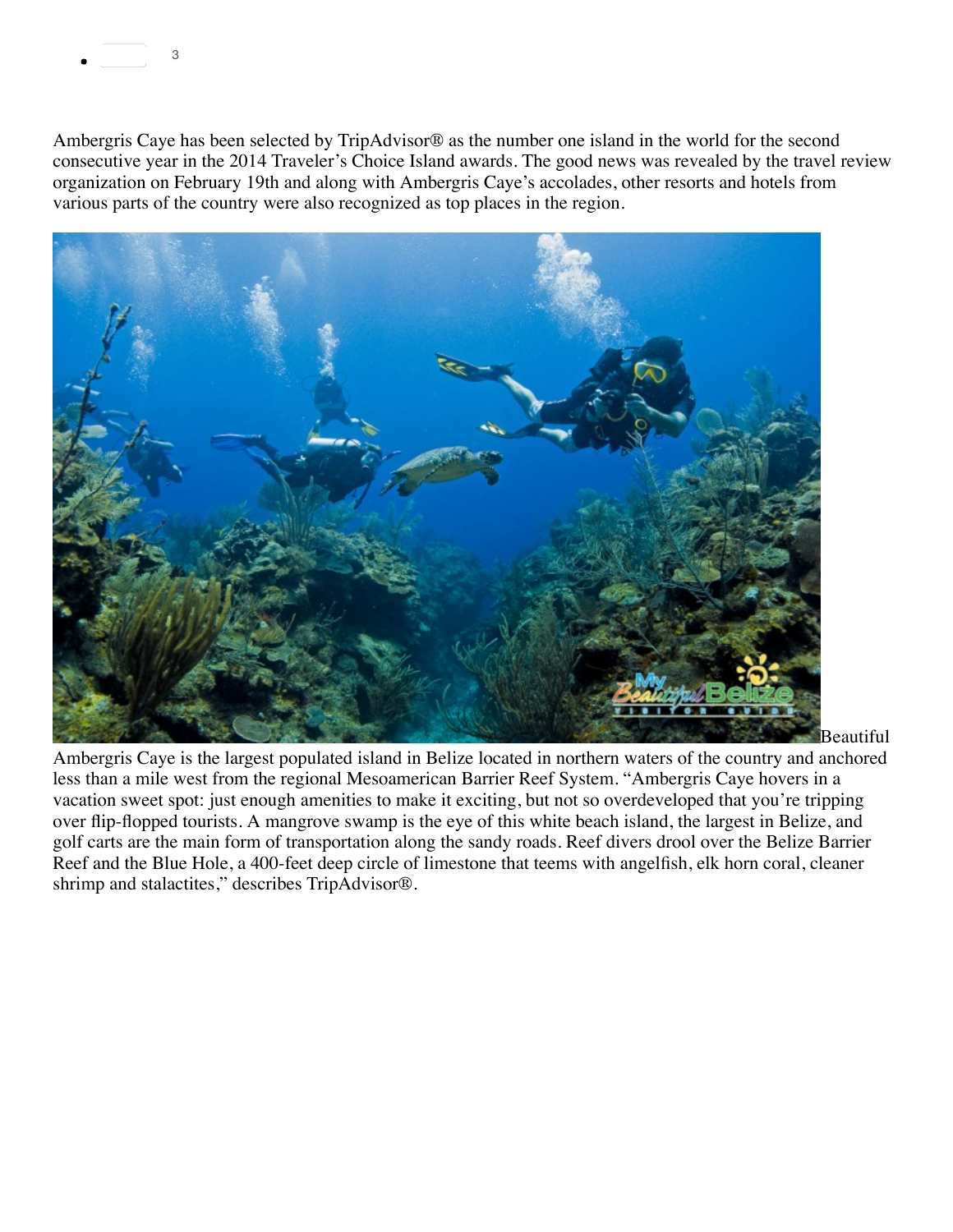

island is a perfect getaway for tourists who flock the country in what is fast becoming a growing destination in the region. Following the announcement of the award, Belize's Minister of Tourism, Culture and Civil Aviation Honorable Manuel Heredia said that the recognition is the fruits of hard work by the industry stakeholders coupled with satisfied guests. "We are honored that Ambergris Caye is once again the #1 Island in The World. The commitment and love invested in this industry has not gone unnoticed," said Heredia.

Amazingly, Ambergris Caye topped other islands such Providenciales in Turks and Caicos, Bora Bora in the Society Islands, and even Marco Island in Florida, Lewis and Harris in Outer Hebrides, Naxos in Cyclades, Easter Island in Chile and Ko Tao in the Thailand Gulf of Surat Thani Province.

San Pedro Town, the largest community on the island of Ambergris Caye, placed 7th, while the southern coast community of Placencia rounded up the 10th in the best destination in the Central American region. Antigua Guatemala was voted as the top Central American destination in the same region.

TripAdvisor® also awarded various top hotels and resorts. Hamanasi Adventure and Dive Resort in coastal fishing community of Hopkins in southern Belize took 8th place on a list of 25 top small hotels in the world. In the top 25 best hotels in Central America, 10 businesses in Belize four of which are from Ambergris Caye, picked up awards. Hamanasi Dive Adventure & Dive Resort in Hopkins placed first, The Phoenix Resort in San Pedro Town placed second, Pelican Reef Villas Resort in San Pedro Town placed 3rd, Coco Plum Island Resort in Dangriga placed 6th, Xanadu Island Resort in San Pedro Town placed 7th, Chabil Mar in Placencia placed 14th, Athen's Gate in San Pedro Town placed 16th, Turneffe Island Resort in Turneffe Caye placed 17th, Sleeping Giant Lodge near Belmopan placed 22nd and Ka'ana Boutique Resort & Spa in San Ignacio placed 23rd. Four resorts in Belize, all on Ambergris Caye placed in the Top 25 resorts in Central America; Grand Caribe Belize Resort & Condominiums captured second, Coco Beach Resort placed 11th, Victoria House came in 12th and Las Terrazas Resort placed 24th.